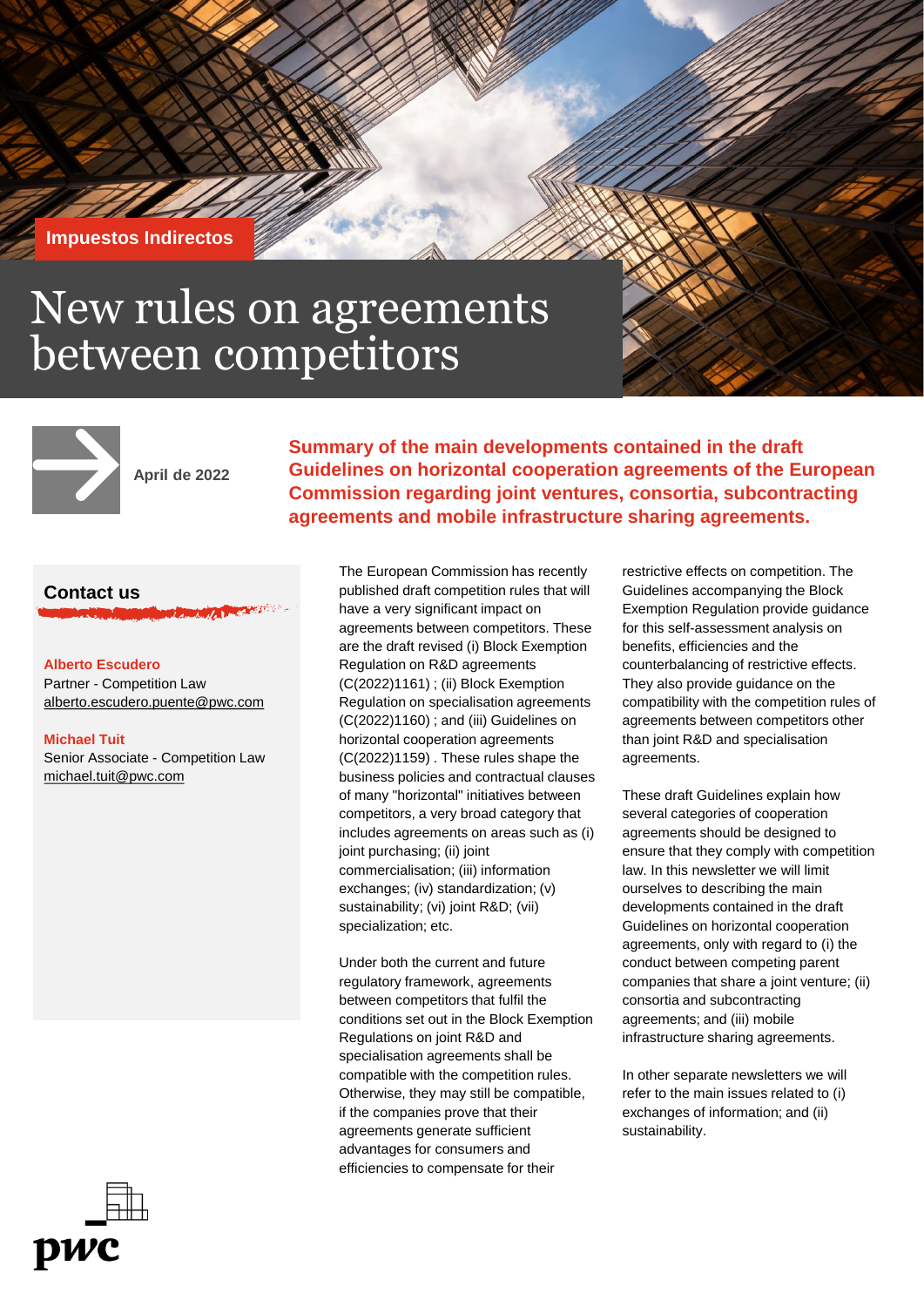

#### **1. Conduct between competing parent companies that share a joint venture.**

When two competing companies set up a joint venture, they may have to notify the transaction as a concentration before the competition authorities. As long as they maintain this stable link of collaboration, they will have to make sure that their partnership does not unchain competition rules infringements. The draft Guidelines on horizontal cooperation agreements provide guidance on these issues.

Competition rules do not apply in the framework of a parent/subsidiary relationship. Likewise, the draft Guidelines indicate that competition rules do not apply to the relationship between the parent/s that exercise decisive influence over the joint venture and the latter, in relation to their activity in the market where the joint venture is active.

Nevertheless, competition rules will apply to agreements: (i) between the parent companies to create the joint venture; (ii) between the parents to alter the scope of the joint venture; (iii) between the parents and the joint venture outside the product and geographic scope of the activity of the joint venture; and (iv) between the parents without involvement of the joint venture, even concerning the relevant market where the joint venture is active.

On the other hand, if the joint venture commits an infringement of the competition rules, the liability for payment of the fine may be extended jointly and severally to the parent companies, to the extent that it is shown that the parent companies exercised decisive influence over the joint venture.

## **2. Consortia and subcontracting agreements.**

In the field of public and private tenders, the bidding companies may decide to cooperate through a consortium or a subcontracting agreement. These

agreements do not restrict competition if they allow the companies involved to participate in projects that they could not undertake individually. This can be the case of companies that produce different goods or services that are complementary. Another possibility is when the undertakings involved although all active in the same markets cannot carry out the contract individually, for example due to the size of the contract or its complexity.

The assessment of whether the parties can each compete in a tender individually, thus being competitors, depends firstly on the requirements included in the tender rules. However, the mere theoretical possibility of carrying out the contractual activity alone does not automatically make the parties competitors: there must be a realistic assessment of whether an undertaking will be capable of completing the contract on its own, considering the specific circumstances of the case, such as the size and abilities of the company, and its present and future capacity assessed in light of the evolution of the contractual requirements.

Even when the consortium or the subcontracting agreement concerns competitors, it may generate efficiencies in the form of lower prices, but also better quality, a broader offer or faster manufacturing of the products subject to the tender. Collaboration can be justified if the joint participation to the tender allows the parties to submit an offer that is more competitive than the offers they would have submitted alone (in terms of prices and/or quality) and the benefits in favour of the consumers and the contracting entity outweigh the restrictions to competition.

There is not a general presumption that subcontracting by the successful bidder to another bidder in the same procedure constitutes collusion between the

1. The draft Regulation is available by clicking on the following [link](https://eur-lex.europa.eu/legal-content/EN/TXT/?uri=CELEX:52022XC0315(02)). 2. The draft Regulation is available by clicking on the following [link](https://eur-lex.europa.eu/legal-content/EN/TXT/PDF/?uri=CELEX:52022XC0315(01)&from=ES)..